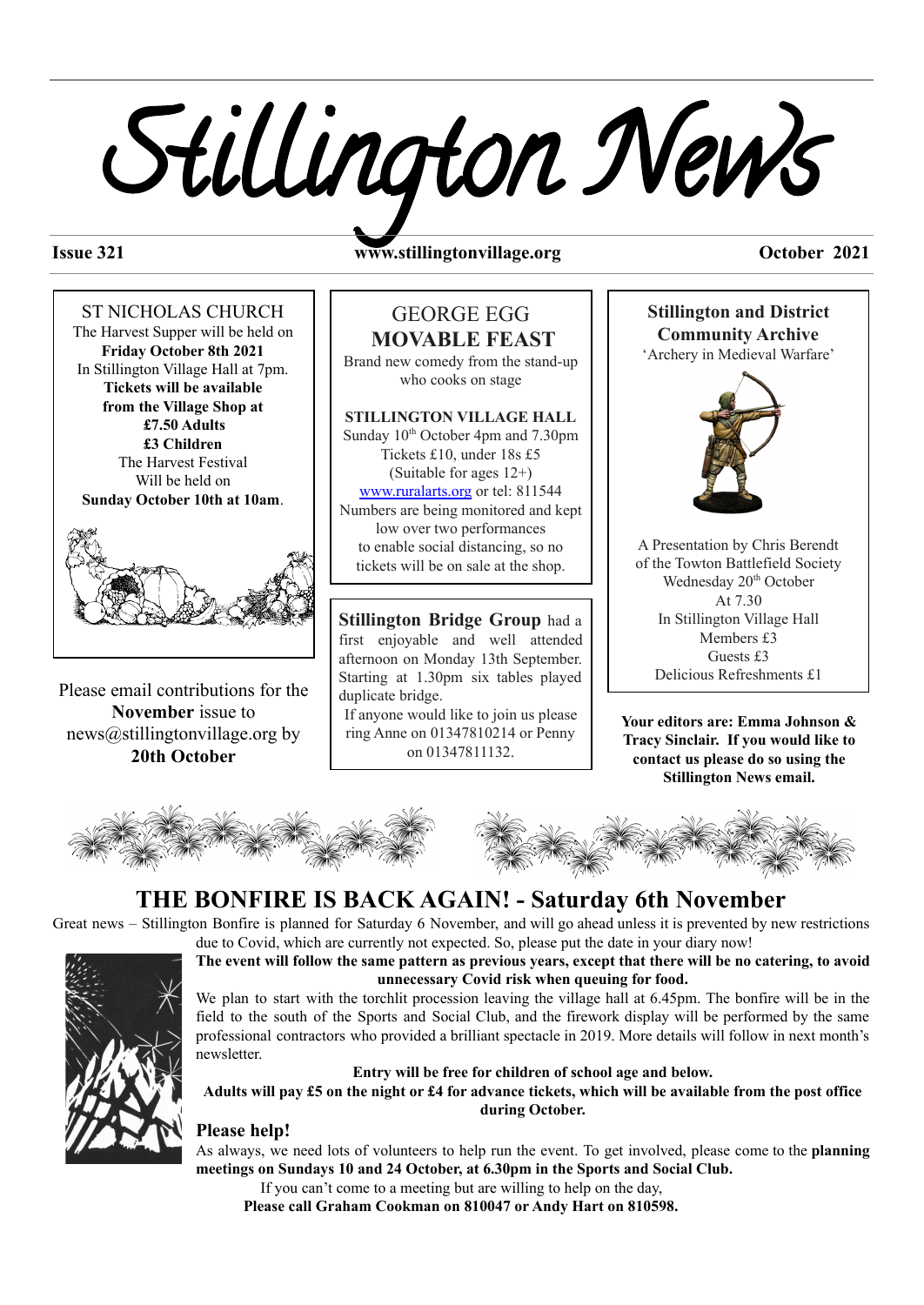## **(Fantastic) School News**



As you will know Stillington School has been judged as inadequate and requiring Special Measures since an Ofsted Inspection in November 2016. As reported in July's Stillington News, we once more opened our doors to Ofsted on 15th and 16th June this year; it is with great pleasure that I can share with you the long-awaited Ofsted report for our amazing school! (Link to online Report - Ofsted | Stillington Primary School)

I am extremely pleased to say we have climbed the mountain out of 'special measures' and Stillington is no longer an inadequate school. This outcome, with several judgements of 'good', including Early Years and Leadership and Management, is an exceptional achievement in just two and a half terms since the collaboration with Foston and Terrington Federation began in September 2020. This is particularly so against the backdrop of a global pandemic!

As Chair of Governors, I would like to take this opportunity to publicly extend my congratulations and a huge 'THANK YOU' to Mrs Moore and the whole team of teaching and support staff at Stillington, and the wider team from across the collaboration. The biggest congratulations though must go to our wonderful children and their families who have been unwavering in their support for the school.

If you are looking for a nursery place for your child: Our nursery, taking children from 3 years old, offers the perfect transition to our reception class with both part-time and full-time places available and we will top up your fifteen hours funding to full time for no additional cost (subject to availability). We would love to show you around our newly rated 'GOOD' Early Years provision!

> **Corinne Cross, Chair of Governors Stillington Community Primary School**

## **General Knowledge Quizzes**

restart on Friday 1 October 8pm in the main hall at the Sports & Social Club.£10 per table includes supper. **All welcome.**

## **Queen's Platinum Jubilee**

Open village meeting to discuss events to celebrate the **Queen's Platinum Jubilee in June 2022.**

Wednesday 6 October 6.30pm to 7pm in the Village Hall prior to the Parish Council meeting. Please join in.

Thank you for the ideas so far, including tree planting and to those who have agreed to help. **The Jubilee weekend is a four-day extended Bank Holiday from Thursday 2 June to Sunday 5 June .**

## **PARISH COUNCIL MINUTES SEPTEMBER 2021**

The Parish council meeting was held in the Village Hall, with Councillors Drew, Churton, Rowe Conway, Taylor, Chairman CLLR Cookman, Acting Clerk Nigel Knapton. The full minutes can be found on the council website and on the notice board.

#### **VILLAGE PARISH MAINTENANCE**.

NYCC Highways have marked some footways to be repaired. The Parkfield snicket has been tidied by a kind neighbour.

#### **MATTERS ARISING.**

The work on the Churchyard headstones has been completed. It was confirmed that Nigel Knapton has been appointed as the new Clerk and would take over from Mary Midgley as soon as possible.

#### **SPEED WATCH.**

CLLR Rowe – two people have been reported speeding near the Pond, 47mph and 38mph.

#### **PLANNING.**

REF 21/01814/CAT- Works to trees in a conservation are- the Chandlers, Main Street Stillington-No Objections.

Ref 21/01471/FUL- Single storey extension- Fox Inn Farm, West Lane- Granted.

REF 21/01981/CAT- Works to trees in conservation area- St Nicholas Church- Delegated.

#### **MATTERS FOR REPORTING.**

The fence/ barrier is now protecting the drain outlet on Mill Lane.

Some of the damaged kerbstones have been marked for action.

#### **MATTERS FOR INCLUSION ON NEXT AGENDA. QUEEN'S PLATINUM JUBILEE 2020.**

The first open meeting to discuss events for next year will take place in the Village Hall 6.30pm Prior to the Parish Council meeting at 7pm.

Members of the Public are invited to join the meeting.

**NEXT MEETING**. Meeting Wednesday 6th October 2021 will take place in Village Hall at 7pm. Clerk Mrs Midgley 01347810285 stillingtonpc1@hotmail.com.

The Minutes to be ratified as a true record at the next meeting.

## **Stillington Tennis**

This has been a season with a difference with restricted play on the courts more or less throughout. Junior coaching took place in June and the York & District Mixed Tennis League finally opened in late June with just one divisional match against each team and no relegation or promotion. The two Stillington mixed teams are in Division 4  $&$  8 out of a total of 10 divisions. 1<sup>st</sup> team often affected by players self-isolating with 17 different players facing good opposition. Tim Madgwick was the star throughout. They fulfilled all their games and happily finished at the bottom of Div 4. The  $2<sup>nd</sup>$  team had just five matches to play and with 16 different players were more evenly matched against their opponents and finished midway. Tim Adams would be the star here; with daughter Sophie helping him to top score in two matches. The courts have played well throughout the year & often the envy of visiting players, along with the general S&SC setting. Saturday club afternoon continues from 2pm and all players are welcome.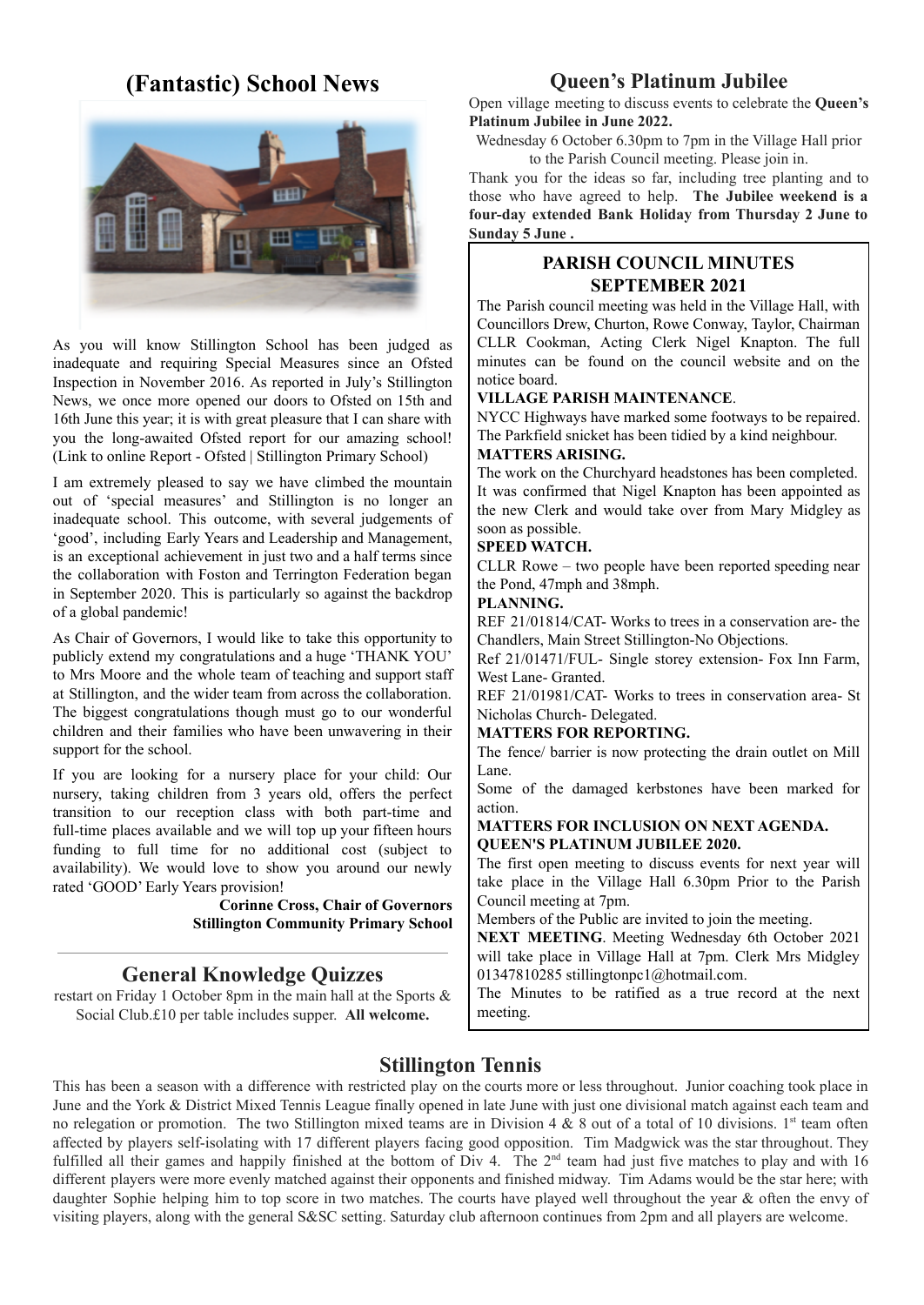

## **Of Time and Place**

From 18<sup>th</sup> October Alister Lownie and Katherina Radeva will be coming to spend a month in Stillington, facilitated by Rural Arts, to work on their project called, 'Of Time and Place'. They want to know what makes the place where you live 'home'. Why you came here, or never left. If you came for work, or romance, or family responsibilities? Perhaps you left and returned later? Maybe you were born here or was your move to Stillington a conscious decision?

Most of Kat and Alister's work is made through conversation. They want to know, especially after so much time spent at home in the past 18 months, why your home is here. They are interested in the choices people make to stay or move, and why we make them. They would love to meet you, regardless of age, background, work, whether you've lived here all your life or moved in recently.

The process begins with informal conversations – you might meet them in the street, outside school, at the pub, at the Sports Club, in the Village Hall. You can arrange to meet up later for a proper chat. You don't need a special story or to be a skilled storyteller. Kat and Alister have just a month to discover as many different aspects of living in Stillington as they can find. With permission, the artists will record further conversations with some of the people they meet. These will be edited to tell each individual's story of why they live where they do and each person will then be filmed listening to their own story – this is a real work of art.



Alister and Kat work with arts charity Two Destination Language and have previously created gallery exhibitions and theatre projects in which people have shared their own stories, across the UK and internationally.

This project will culminate with an event in the village hall on Saturday 13<sup>th</sup> November for all residents to share in viewing these individual filmed portraits. If you would like to know more, or invite the artists to have a chat with you, ring Liz Cole to leave your contact details on 07503 573982 or Alister on 07786 911954 from 18 th October. **YM**

## **Village Hall Bookings October**

|                                                       | $\frac{1}{2}$ mage than bookings october                       |                    |
|-------------------------------------------------------|----------------------------------------------------------------|--------------------|
| Mon                                                   | 4 <sup>th</sup> Bridge Club                                    | 1.30 <sub>pm</sub> |
| Mon                                                   | 4 <sup>th</sup> Yoga                                           | 6.30pm             |
| Tue                                                   | 5 <sup>th</sup> Short Mat Bowls                                | 2 <sub>pm</sub>    |
| Wed                                                   | 6 <sup>th</sup> Platinum Jubilee Meeting                       | 6.30pm             |
| Wed                                                   | 6 <sup>th</sup> Parish Council                                 | 7.30pm             |
| Thu                                                   | 7 <sup>th</sup> Table Tennis                                   | 10am               |
| Fri                                                   | 8 <sup>th</sup> Harvest Supper                                 | 7pm                |
|                                                       | Sun 10 <sup>th</sup> George Egg Moveable Feast 2.30pm & 7.30pm |                    |
|                                                       | Mon 11 <sup>th</sup> Bridge Club                               | 1.30 <sub>pm</sub> |
|                                                       | Mon 11 <sup>th</sup> Yoga                                      | 6.30pm             |
|                                                       | Tue 12 <sup>th</sup> Short Mat Bowls                           | 2 <sub>pm</sub>    |
|                                                       | Wed 13 <sup>th</sup> Stillington and Farlington W I            | 7.15pm             |
|                                                       | Thu 14 <sup>th</sup> Table Tennis                              | 10am               |
|                                                       | Mon 18 <sup>th</sup> Bridge Club                               | 1.30pm             |
|                                                       | Mon $18th$ Yoga                                                | 6.30pm             |
|                                                       | Tue 19 <sup>th</sup> Short Mat Bowls                           | 2 <sub>pm</sub>    |
|                                                       | Wed 20 <sup>th</sup> Ladies' Lunch                             | 12 <sub>pm</sub>   |
|                                                       | Wed 20 <sup>th</sup> Stillington Archive                       | 7.30pm             |
|                                                       | Thu 21 <sup>st</sup> Table Tennis                              | 10am               |
|                                                       | Thu $21st SCA$                                                 | 3pm                |
|                                                       | Mon 25 <sup>th</sup> Bridge Club                               | 1.30 <sub>pm</sub> |
|                                                       | Tue 26 <sup>th</sup> Short Mat Bowls                           | 2 <sub>pm</sub>    |
|                                                       | Wed 27 <sup>th</sup> Gardening Club                            | 7.30pm             |
|                                                       | Thu 28 <sup>th</sup> Table Tennis                              | 10am               |
|                                                       | Thu 28 <sup>th</sup> Book Club                                 | 2 <sub>pm</sub>    |
| To find out more:                                     |                                                                |                    |
| http://www.thevillagehallstillington.org/calendar.asp |                                                                |                    |

#### **Weather Report - August/September 2021**

If you missed me last month, I had not forgotten. Just that there was no room. So here is a brief summary of two months. **Rainfall**

Both July and August had close to average rainfall. September, so far, has been very dry, only 9mm in the first sixteen days. **Temperature**

There was a heatwave in mid July which lasted seven days. The maximum in Stillington was 29.1°C, though elsewhere in the country records were broken. There were also some remarkably warm nights with the temperature not falling below 17.3°C on the 22nd/23rd.

Both August and September had mini heatwaves, lasting just a few days. On September 8th it got up to 27.3°C.

Sunshine was in short supply in August (360kWh) though July had been quite sunny (460kWh). So far September looks promising. **MT**

**WASTE NOT, WANT NOT** When did you last hear this phrase, though it is just as relevant, if not more so, today than 50 years ago. We have so much more 'stuff' now and we waste so much of it. I am sure that we all diligently use our recycling wheelie bins and boxes, but have you thought about what goes into your black bin. Could any of it be re-used recycled or repaired?

The problem is that everything originates from this finite planet. Whether it is metal, wood, food, plastic. At our current rate of use we would need one and a half 'earths' to provide everything we currently consume. Also when we throw something away we are not only throwing away some of our hard-earned money, but we are also adding to the carbon dioxide emitted when that item was made or created. Think about the manufacture and transport of a child's plastic toy: plastic, made from oil, pumped out of the deep ancient rocks; the electricity used to turn it into a toy; the cardboard packaging that it is encased in; the transport around the world by truck and ship; petrol used to go shopping or for it to be delivered to your door. All of this adds to the carbon dioxide entering our atmosphere and it is this that is trapping some of the sun's energy and causing the world's temperature to rise.

I know we are getting better at managing our waste, but have you thought about how you are contributing to the 'climate emergency' every time you throw something away?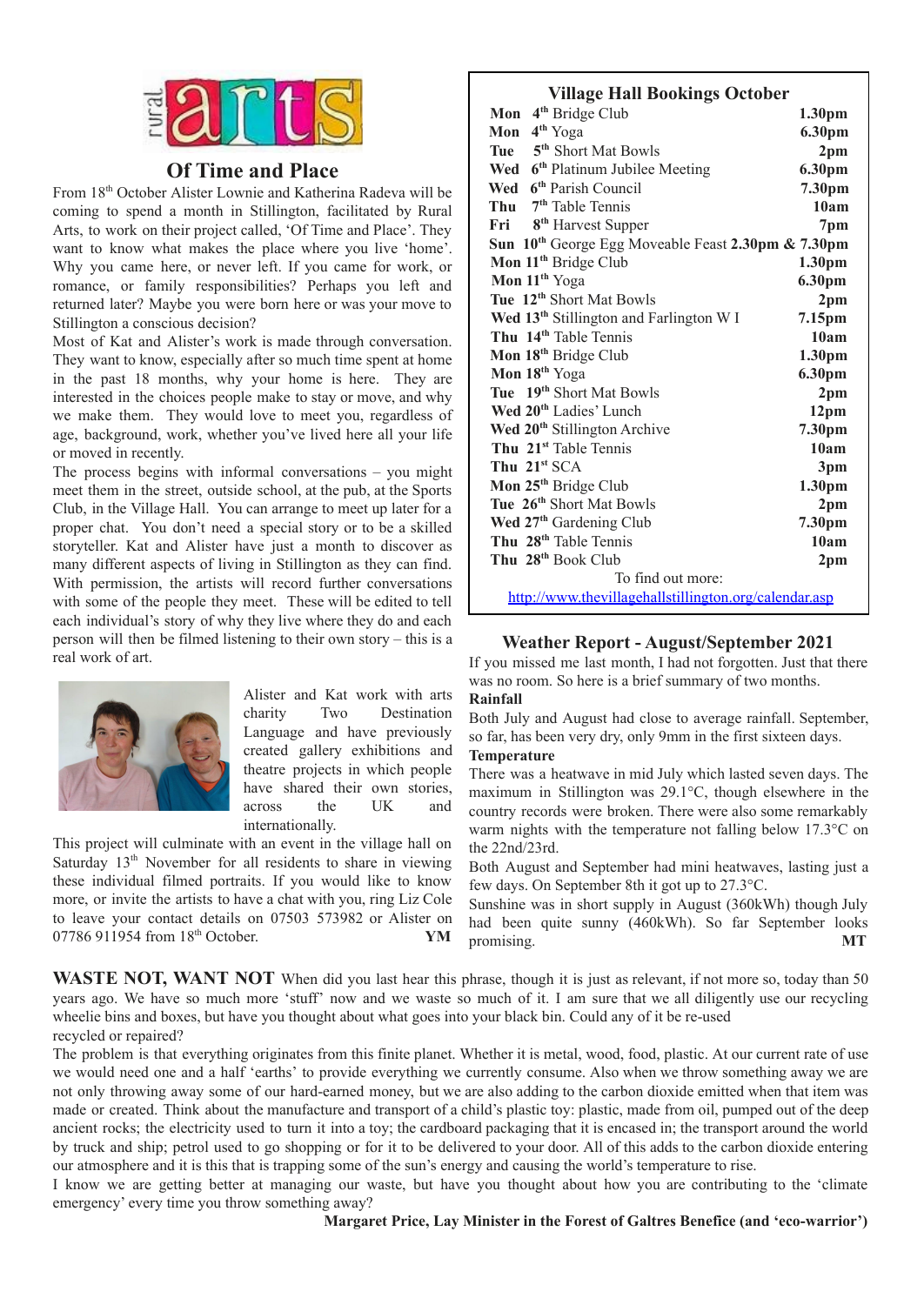## **LOCKDOWN AND US—No.3. One year on and what have we learnt for the future?**

In April we looked at the acronym ME ME. and OTHERS.

This time the acronym is LEARN. What can we learn from this last year and how can this help our community in the future?

**L. Look and Listen**. God gave us one mouth and two ears. But, also two eyes.

Most people love to talk so let them. As you are walking down the street, stop and have a little chat. This is a way you get to know people and those who live near to you. Look around you and observe, you will be surprised what you see and how you may be able to help someone.

**E. Enthusiasm.** Everyone likes to be in the company of a cheerful and positive person. A glass is half full type of person where things will get done.

Some people need a little help and one of the best ways is with a smile. A smile is infectious and quickly lightens up the atmosphere. Always return a smile with a smile.

Did we get bored during lockdown? Most of us did, so what is an answer now? We can do interesting things. Can we involve others in these activities and give help to create new hobbies? Can we continue to help those in the community who would benefit from: delivering food or medication; a lift to get somewhere and get out; keep in touch over the telephone; start a new hobby or project.

Arm Around. During lockdown many people were helped by being in a "Bubble".

Hopefully these bubbles and other links continue and grow now we can go about a bit and mix more freely? It is the most unexpected people that might need a hand or a phone call

**R. Recognize**. Try and recognize when a person is in a situation and needs a bit of help or lift.

Can you help a person or group to relate to each other? Smile and laugh and be happy even in difficult times. Always return a smile as it makes both of you feel good and lifts both your spirits.

**N. New.** The pandemic has taught us a slightly different and new way of becoming more aware of those around us, their needs and the needs of our planet.

What can we all do to help to our neighbors and reduce global warming? And, make our world a better place for people, our children and grandchildren to grow up and live in?

Stillington has always been known as a good and thoughtful village. Many groups provided wonderful assistance and services before and during the pandemic. Maybe after what has been learnt recently life will get even better for those who are lonely or in need. There are 60 million people in the UK so think what a difference could be made to the planet if we each did one thing differently or in a new way.

Can we all learn from LEARN? But more importantly can we try and do some of these things.

To end on a very positive note here is a quotation from Captain Sir Tom Moore:

"Remember, tomorrow is a good day, tomorrow you will maybe find everything will be much better than today." **……The Two Roberts**

#### **SGC October 2021**

#### **Sale of Seeds**

The catalogue and order forms will soon be handed out to members.

Slightly different this year. When you receive your catalogue with order form, please complete and return to Dobies with your cheque. Please do this as soon as possible so Dobies can collate them and return your order. If you wish to make further orders please do so. Remember to use the code, you will be given, to get your discount.

#### **Speakers Evening**

Our second speaker for the 2021 season is Doug Stewart. His interesting talk is about "Pruning Made Simple". This is on Wednesday October 27th at 7.30pm in the Village Hall. Coffee and tea will be served before the talk.

#### **The Winners Club**

Many of you would have seen the first draw made at the last Speakers evening. What is this? A bit of fun and a fundraiser. Any member can buy a number(s)of tickets for £10 each. The ticket will be the name of your favourite flower or vegetable plant – as we are the gardening club. Each ticket/name will go into a draw at each of our 7 Speakers evenings, Christmas Party and AGM. So, 9 chances to win, good odds. There will be a first prize of £15 and a second prize of £5.

If you want to buy a ticket please contact Robert on 810513 for details or email – churton234@btinternet.com cash, cheque or Bacs.

## **Flying High with the W I !**

Well not really, but on 8th September we resumed our monthly meetings and welcomed many visitors to hear Martin Withers DFC tell us about Elvington Air Museum. The museum is about 5 miles southeast of York on the site of the former RAF Elvington airfield which was a Bomber Command station during WWII. It is also the only Allied Air Forces Memorial in Europe. It was opened to the public 1985, the first building opened was the Control Tower.

The museum has 52 aircraft spanning the development of aviation from 1853 to the Tornados of the 21st century. Although some are replicas others are original, maintained by volunteers. Many aircraft are kept live and operated several times a year on special Thunder Days. The Allied Air Forces day takes place in September

Covid hit the museum hard as during 2020 it was only able to open on 27 days.

**Our next meeting is on Wednesday 13th October at 7:15 in Stillington Village Hall when we will hear about The History and Uses of Plants from Liz Cole. We welcome all visitors for the bargain price of £3, refreshments available after the talk.**

## **Gardening Tips for October**

**1.** Divide established rhubarb crowns to create new plants **2.** Cut back perennials that have died down

**3.** Divide herbaceous perennials

**4.** Move tender plants, including aquatic ones, into a greenhouse or conservatory

**5.** Plant out spring cabbages

**6.** Harvest apples, pears, grapes and nuts

**7.** Prune climbing roses

**8.** Finish collecting seeds from the garden to sow next year

**9.** Last chance to mow lawns and

trim hedges in mild areas

**10.** Renovate old lawns.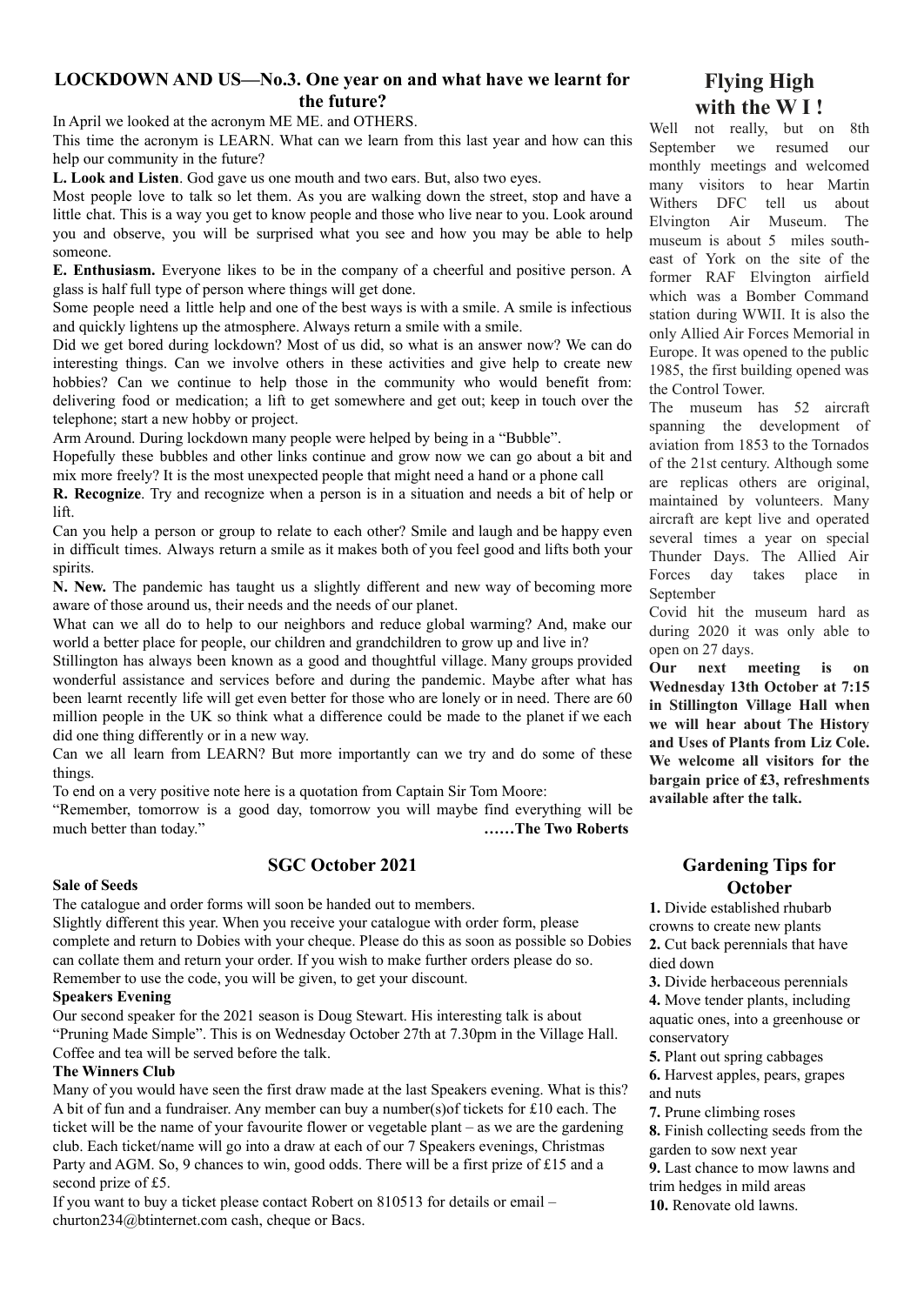## **Countryside Notes October 2021**

Monday 20th September. A superb sunny day when we finished combining the Beans, the Corn having been finished 2 weeks ago. This has not been a brilliant harvest for yields, which was no surprise when looking back over the year's weather pattern: a long cool wet winter following a wet autumn making for poor plant establishment; a poor cold spring with many frosts in April; then a swing into drought conditions in May; and hot in June that about terminated summer.

Recently, Connie came into the house excitedly carrying a caterpillar her father had found. She then got out the caterpillar book and identified it as a Cabbage White. So, where could she get cabbage leaves from to feed it. Then she went and asked her other grandad if he would like it to put on his cabbages. Grandad declined the offer, I wonder why. When I was a lad, there was a competition in the village for who could catch the most white butterflies in the summer. The winner would have about 500 in a jam jar. This was our war effort. Butterflies have had another difficult year, when numbers have been low. I have only seen 1 Painted Lady and very few Commas in the garden, along with Peacocks, Small Tortoiseshells and Red Admirals in small numbers. However, a good few were feeding on windfall pears along with the wasps.

I had noted we had a few Damsons getting ready to gather. However, yesterday, all had gone, I guess thanks to Grey Squirrels who seem to have bred well and late this year, as I have seen a good number of young ones on the roads with small tails and not a lot of sense. It amuses me when they dash over the road folding their tails over their heads in their rush for safety.

Our large Honeysuckle near the house that flowers early has not been affected by mildew this year, the first time for years. As usual, it is a real haunt for many birds for berries and insects, especially Warblers which include Black Cap, Chiff Chaff and Garden Warblers, along with Bullfinches. It is growing near the birdfeeders and many birds use it to hide away when trouble is about and where its dense branches give protection.

There are a good number of Geese about, Grey Lags and Canadas, who are quite noisy on an evening as they fly out to stubble fields to feed. Their calls are stirring and speak of the wild. However, by the time you read this, the true wild geese will have arrived for the winter from cooler climes. We may see Pink Feet flying high in large skeins to live in our estuaries and wetlands. We would wish our summer visitors well as they migrate south and safety as they fly from the dangers of man, beast and weather. For many of them are reducing in numbers for one reason or another, which is a cause for real concern.

The autumn colours will soon be with us, but the gardens have still many blooms to be enjoyed by one and all. Look out for the wonder of Evening Light that tinges much with gold. **R & M**

## **St Nicholas Church Register**

A wedding took place on Friday 13th August between Emily Jane Broadhead and Philip Whitwell at St Nicholas Church.

A wedding took place on Saturday 14th August between Amelia Frances Hutchinson and Patrick Joseph McArthur at St Nicholas Church.

A wedding took place on Sunday 5th September between Nicola Leanne Simpson and Ashley John Giles at St Nicholas Church.

A funeral service was held at St Nicholas Church for June Webster on Tuesday 17th August.

A memorial service was held in St Nicholas Church for Hilda Cooper on Wednesday 18th August.

## **BATA HEATING OIL** If you require a delivery of oil in November, please let **Maureen Linton** know by **Friday, 22nd October** e-mail preferred: minsteryork@me.com or ☎810082 Minimum: 500 litres

I suppose that coming from Doncaster, which is well-known for its racecourse, I should know more about horse racing than I do. I seem to recall that the end of this month brings its most famous race, and the saying that 'winter comes with the tail of the last horse of the St Leger'. One other thing I have picked up is that some horses wear blinkers when they are racing. Presumably that is to help them to concentrate on getting to the winning post as quickly as possible rather than looking around at what else is happening. In one sense it is good to concentrate on a goal and avoid distractions. The problem is, however, that at times we can be blinkered in our views and fail to see the wider picture.

Sometimes we can concentrate so much on getting from A to B that we fail to notice what else is going on. On occasions I have walked passed someone I knew in the street, not seeing them. When we read the Gospels, we see that Jesus, however busy and hard pressed he was, always seemed to have the ability to see what was happening around him and notice the individual in need.

As we continue through the year we rejoice in what God is doing here, and look at the bigger picture of what is around us. **Elizabeth Cushion**

> **200 Club** 1st Mrs M Sootheran - £50 2nd Mrs V Chapman, 3rd Mr C Torlesse. Drawn by "Our Ernie",

**Your Village Defibrillator is kept in the Church Porch Available 24/7 \*Remember: Call an Ambulance, start CPR, get the Defibrillator - it will tell you what to do\***